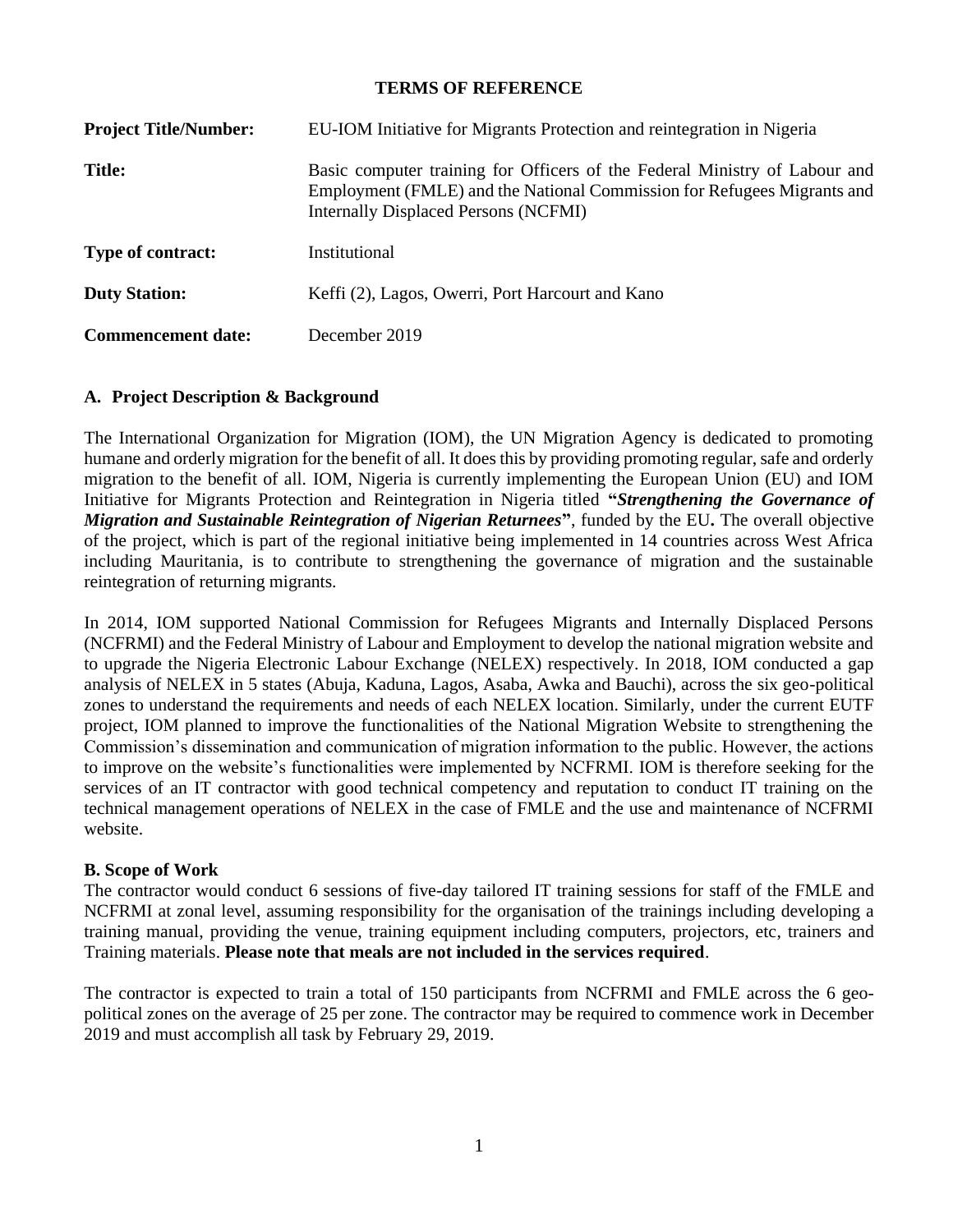# **The Training Manual:**

The manual to be used for the conduct of this training is will be submitted with the proposal and bound copies made available to all the participants at the training.

The topics to be covered by the training programme include:

- 1. Introduction to Computers
- 2. Content Management
- 3. Basic Website Administration and Maintenance
- 4. Networking Essentials
- 5. Document Management
- 6. Computer Security
- 7. Essentials of Database management
- 8. Basic Presentation Skills using MS PowerPoint
- 9. Web Navigation and Internet Resources
- 10. Virtual and digital conferencing
- 11. Introduction to Spreadsheets using MS Excel

## **B. Tasks to be performed by the Contractor**

The contactor will perform the following tasks, under the supervision of IOM:

- Using qualified trainers and facilitators, conduct trainings with topics specified above, for the staff of the FMLE and NCFRMI in each specified region/sector;
- Ensure that the training sessions are evaluated (through pre-and-post assessment);
- Organise daily debriefing meeting during the training sessions (incorporating lessons learned);
- The contractor will submit a draft report of each training session to IOM
- Provide functional computers for training purposes to all participants of the training
- Secure conducive training venue and training equipment to be used during the training
- The contractor will submit a final report to IOM at the end of the assignment

## **C. Outputs and Deliverables**

- 1. An inception report detailing the plan of work and methodologies for accomplishing the assigned tasks submitted.
- 2. Copies of training manual containing the topics as heighted above, made available to all training participants.
- 3. 6 sessions of five-day IT trainings for 150 officials from FMLE and NCFRMI conducted;
- 4. Venue, computers and other training equipment provided for use at each session of the training
- 5. Training reports submitted at the end of each training including participants' evaluation reports from the training session
- 6. A comprehensive report submitted at the end of the training programme including recommendations.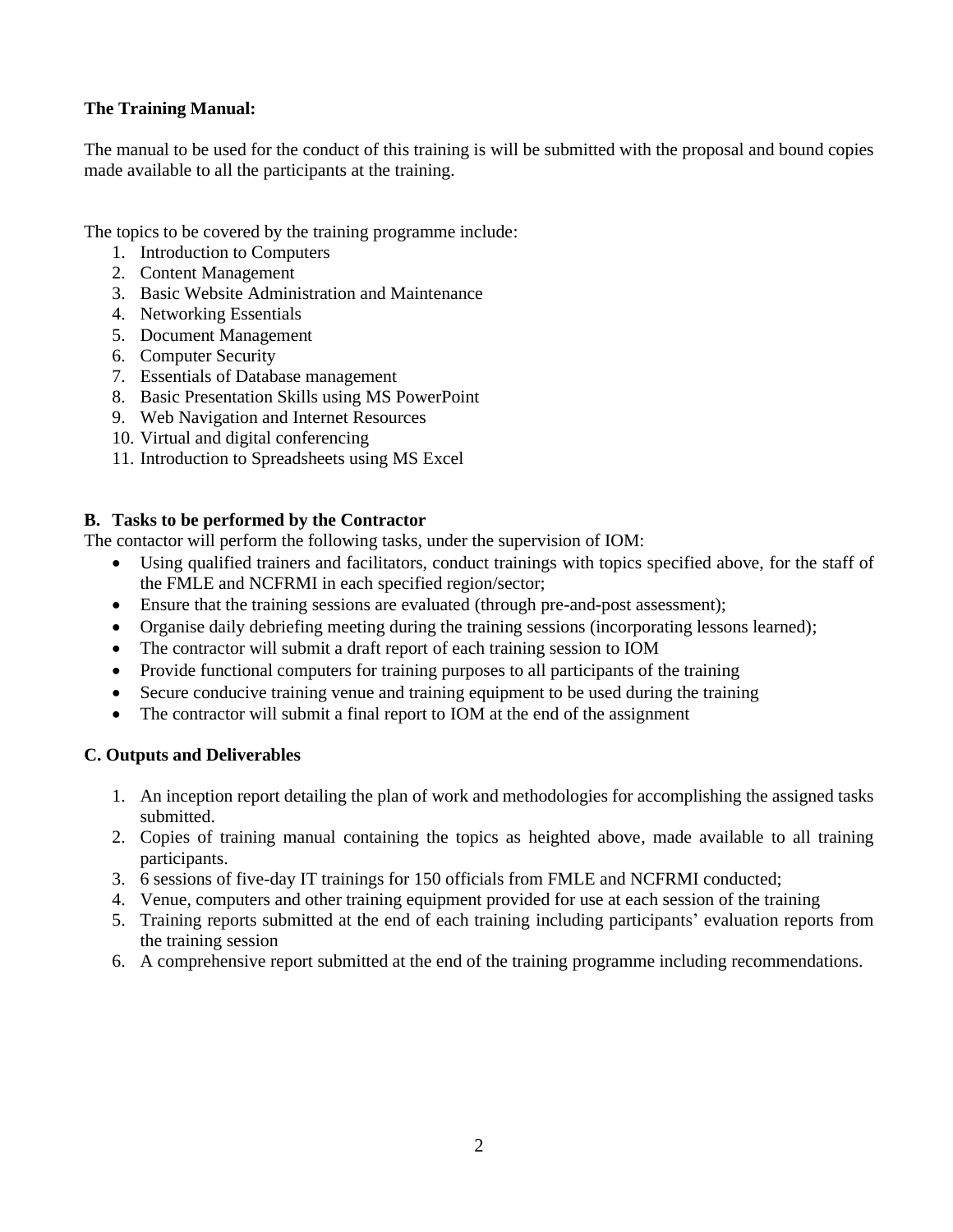### **D. Institutional Arrangement**

The consultancy would be implemented under the overall supervision of the Programme manager and the direct supervision of the National Programme Officer, based in Abuja, Nigeria.

The training delivered by qualified trainers engaged by the contractor would be monitored by IOM staff members who will provide quality assurance at the training session.

The training reports should be submitted not later than one week after each training session.

The final report should be submitted not latter that 2 weeks after the end of the last training session.

#### **E. Duration of Work**

The entire training will be conducted over a period of 45 working days over a period of 2 months commencing 2 December 2019**.**

#### **F. Duty Station**

The training will be for relevant operatives from the six geopolitical zones but will take place in (South East – Owerri, South South – Port Harcourt, South West – Lagos, North Central – Keffi, North East – Keffi, North West – Kano). The sessions will take place at an IT facility secured by the contractor.

The contractor will be required to have regular planning meetings with the responsible IOM project officers during the duration of the consultancy.

#### **G. Qualification of the Successful Contractor**

#### **Contractor**

Qualified contractors are welcomed to submit a proposal under these Terms of Reference provided that all technical requirements can be met.

#### Training facility

The contractor will provide:

- Well secured and equipped ICT training rooms with comfortable seating arrangements for all training participants (individual table with a chair for each participant).
- 8 hours of air-conditioning and 8 hours of uninterrupted power must be guaranteed during the entire duration of the training session. The ICT training room must also be exposed to natural light (windows).
- The stated minimum requirements in the training room/facility must be available in a dedicated, uninterrupted manner for trainee use throughout the period of the training.
- A trainer, with five on-site support personnel available in each of the training rooms to provide individual guidance during the training and other technical assistance when needed. In case of equipment failure/error, immediate assistance/replacement should be provided.

The training room should be equipped with fully working equipment as detailed in the compliance sheet in Annex 1.

Please note that all bidders must submit the completed compliance sheet. Any submission without the completed compliance sheet will be rejected.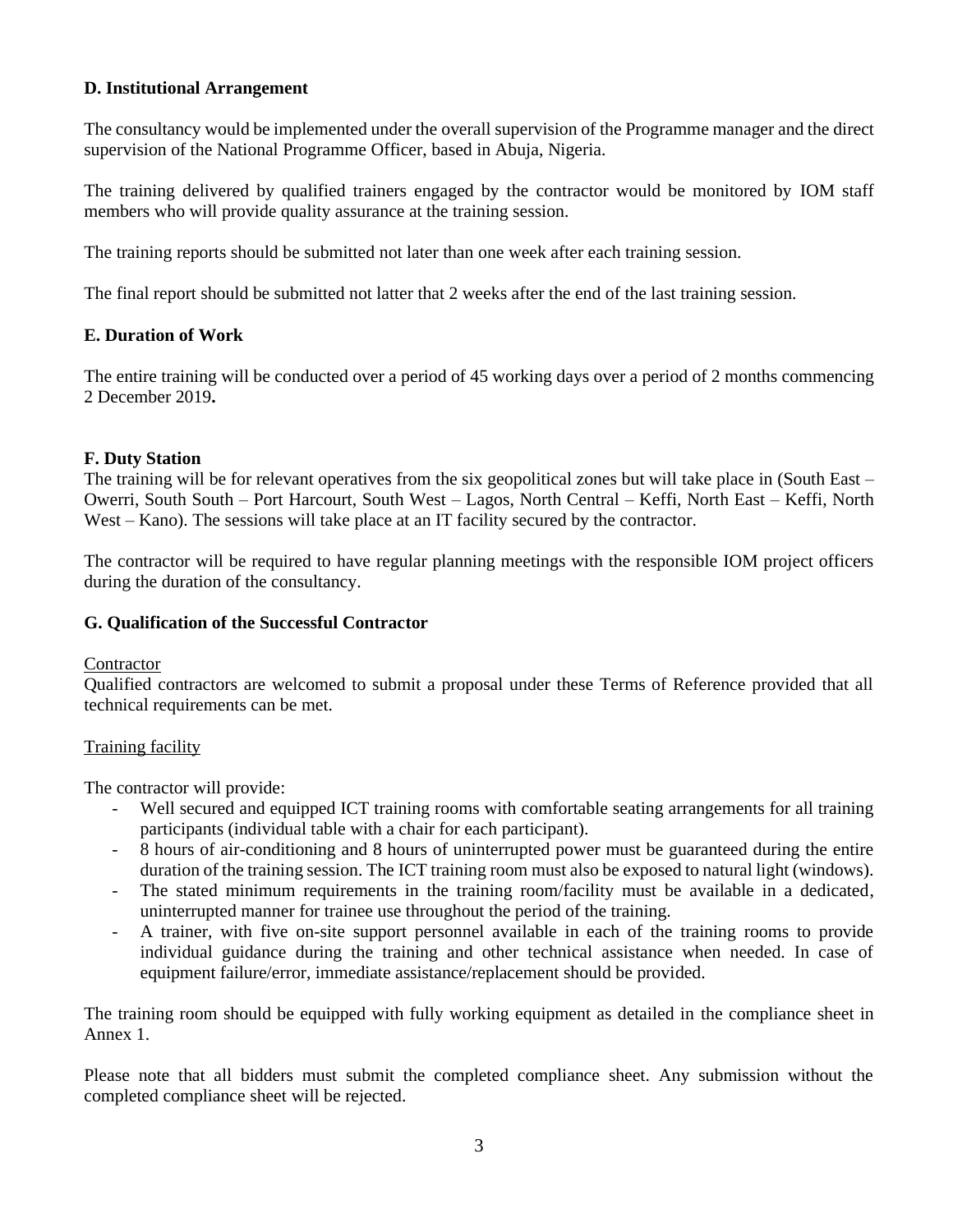# Site Inspection by IOM Personnel:

To ascertain the standard of the proposed facility (ies) /training room(s) proposed by each of the bidders, IOM may conduct a scheduled/unscheduled visit to the address (es) of the training facility (ies) given by each of the bidders. All bidders are therefore requested to give detailed contact address (es), telephone numbers and description of their proposed training facility (ies).

# Minimum Qualifications of Trainers and support personnel:

- Facilitator(s) must be university graduates with a Bachelor or higher degree in Computer Science or another relevant degree, together with professional certifications.
- At least 5 years' experience with a verifiable minimum 3 years of experience in facilitating ICT training.
- Support staff must have experience of simple ICT troubleshooting, ICT support and networking experience.
- Microsoft qualifications with certificates.
- Good command of the English language.
- Organized and patient.
- Excellent facilitation skills.

# **H. Scope of Bid Price and Schedule of Payments**

- 30% of the fees will be paid upon production of copies of the training manual for all the training participants.
- 30% upon satisfactory completion of the first three trainings
- 40% upon the satisfactory completion of the last three training sessions and submission of the final report.

# **I. RECOMMENDED PRESENTATION OF PROPOSAL**

Submitted proposals should include the following;

- 1. A company profile.
- 2. The resume of the facilitators and support personnel.
- 3. Reports of similar trainings conducted by the contractor in the past 5 years (minimum).
- 4. Training methodology.
- 5. Registration with the Corporate Affairs Commission (CAC).
- 6. A financial proposal with a breakdown of cost professional fees, cost of venue, transportation, etc

The consultants will be evaluated using the Cumulative Analysis methodology:

- Technical Criteria weight: 70%.
- Financial Criteria weight: 30%.